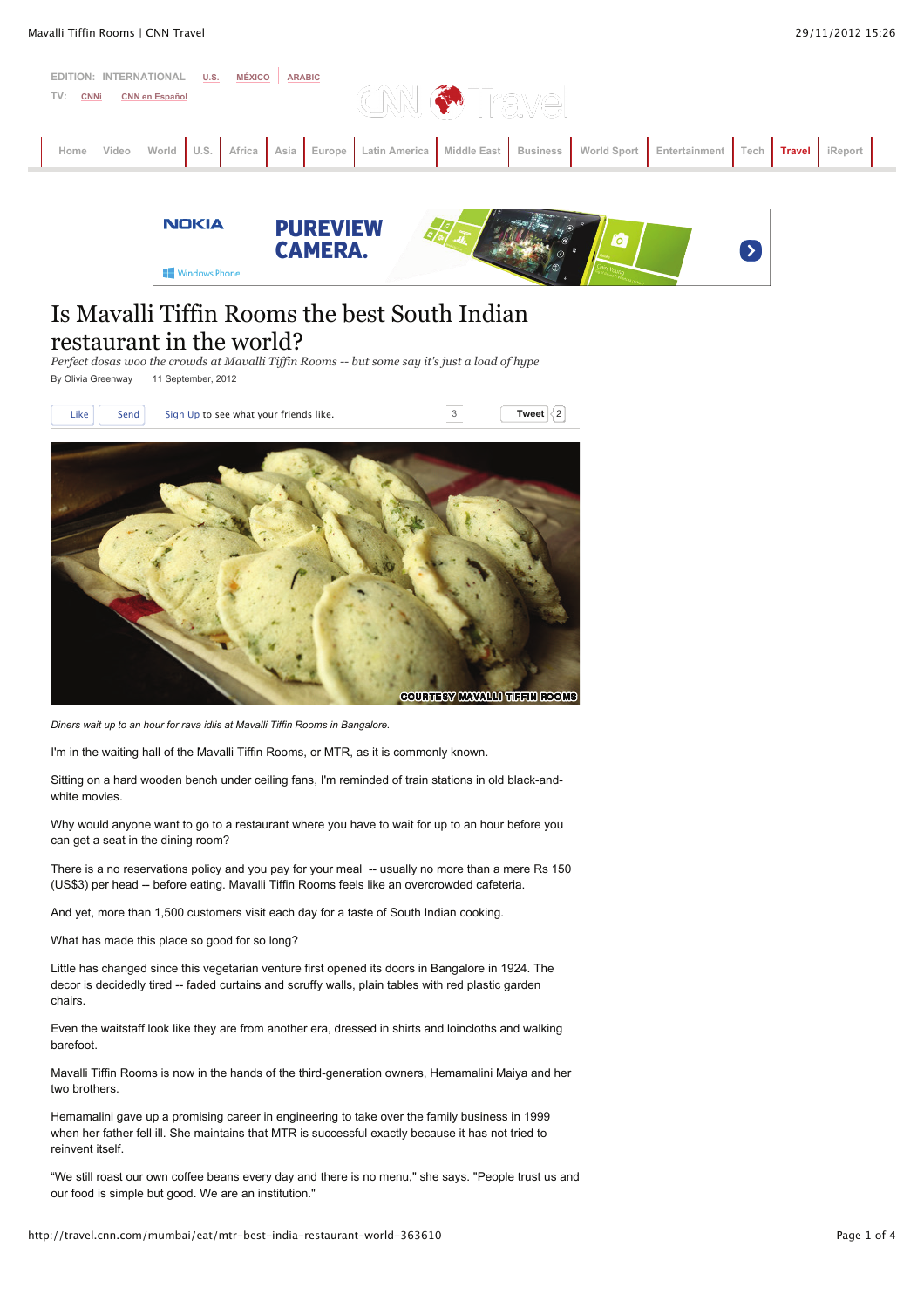

As my name is finally called in MTR's waiting hall, I am about to test her theory.

*Also on CNN: World's first vegetarian McDonald's to open at Indian holy sites*

*Rather than spend ages queuing, arrive at the tail end of a service session when other diners will leave.*

*(http://www.cnngo.com/mumbai/life/worlds-first-vegetarian-mcdonalds-open-indian-holy-sites-895961)*

#### **Breaking dosa**

I am here for breakfast and I'm served rava idli, which Mavalli Tiffin Rooms claims it invented. The soft steamed bread is made from semolina instead of the usual rice flour, a recipe that dates back to grain shortages during World War II.

The idli arrives with coconut chutney, a spicy sambar and a vada, which is a delicious savory donut made from lentils.

For me, the pièce de résistance for me is the masala dosa, freshly made, steaming hot, straight from the kitchen. A small bowl of ghee is available to pour over your dosa if you need a coronary overload.

Rather like a stiff pancake, but made from rice flour, the crust of the dosa is crisp, melt-in-the-mouth and has a pleasant caramel-like aftertaste. The center is filled with seasoned potato and onion. It is perfect.

So what is the real secret of its recipe?

Hemamalini tells me they maintain the quality of the food by being consistent. Each of the 15 chefs is given charge of just one food item. She prefers to train chefs in-house and many start off with no cooking skills.



**OLIVIA GREEKWAYGHIKOO** 

*The MTR dosa that has made addicts out of thousands.*

 "All our food is freshly made every day. Any leftover food is given to charity."

I spoke to a couple of regulars tucking into their food. Ratan Lunia, 60, has been eating at Mavalli Tiffin Rooms all his life. His father brought him and now he brings his own family.

Sohan Moses is also dining with his wife and son. He says he visits perhaps once every month or so. It's a long trek through the notorious Bangalore traffic to get here, otherwise he would visit more often.

*Editor's note: An earlier version of this story incorrectly stated that the restaurant has rooms reserved for regulars. Thanks for catching the error, Arv!*

*Also on CNN: Best late-night restaurants in Mumbai (http://www.cnngo.com/mumbai/eat/where-eatafter-hours-481028)*

### **Hygiene and hype**

I finish my meal with the signature silver cup of coffee, scalding hot. I've now overstayed my welcome and the restaurant is already being cleaned for the next session.

Soapy water is thrown over the floor and the tables are scrubbed. Late diners have to leave through the kitchen as the front door is locked.

Sidestepping soapsuds, I think to myself that this is a clever ploy to demonstrate how clean the kitchens are. In the past, customers had to enter Mavalli Tiffin Rooms via the kitchen to see just how hygienic it was.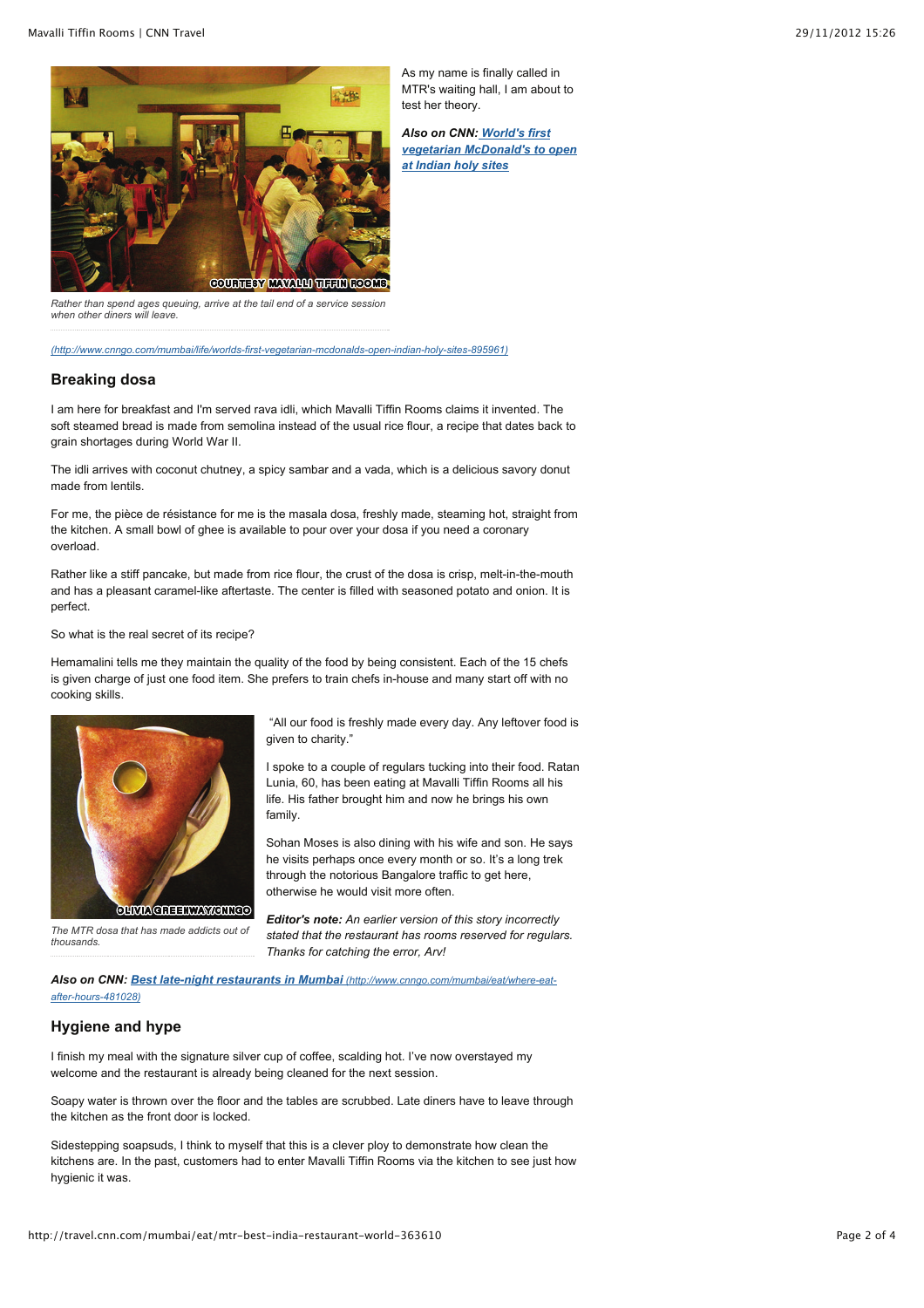

*Super crunchy vadas: the breakfast donut, desi-style.*



*Frothy coffee, much needed to combat carb coma.*

Despite its great food and pride in cleanliness, MTR has plenty of local detractors.

Swati Bakshi, 40, has lived in Bangalore most of his life.

"In the last few years, the place has started to look very run down," he says. "The staff could do with being more courteous."

Rohit Biddappa, a native of Karnataka, agrees. "It's overhyped," he says and reels off five places he regards as better.

Yet some claim this is the best Indian restaurant in the world.

If a restaurant is judged by its food alone, then a clutch of award certificates on the wall -- the most recent being "Best Karnataka Food" by The Times of India in January 2012 - gives the claim some credibility.

*14 Lalbagh Road, Bangalore; +91 80 2222 0022; open Tuesday-Sunday. See website for opening times. To avoid long waits, visit on weekdays towards the end of a service session. www.mavallitiffinrooms.com (http://www.mavallitiffinrooms.com)*

*it lives up to the hype? Where can you get better dosas than the ones at MTR?*

*Have you eaten at Mavalli Tiffin Rooms? Do you think*

| <b>OO</b> tripadvisor <sup>®</sup> | @@tripadvisor®                     |
|------------------------------------|------------------------------------|
| <b>OO tripadvisor</b>              |                                    |
|                                    | <b>OO</b> tripadvisor <sup>®</sup> |
| <b>OO tripadvisor</b>              |                                    |
| <b>OO tripadvisor</b>              | <b>OO tripadvisor</b>              |
|                                    | <b>OO</b> tripadvisor <sup>®</sup> |

## **What's Nearby?**

- Map
- $\bullet$  Stay
- See  $\bullet$  $\bullet$  Eat
- 

| $\Gamma$ NEARBY LISTINGS: $\Gamma$                                      | eswaran |  |  |
|-------------------------------------------------------------------------|---------|--|--|
| $\blacksquare$ Hotels $\blacksquare$ Things to<br>Do <b>Restaurants</b> |         |  |  |
| Click map pins for more<br>information.                                 |         |  |  |

Tags:

#### **You might like:**